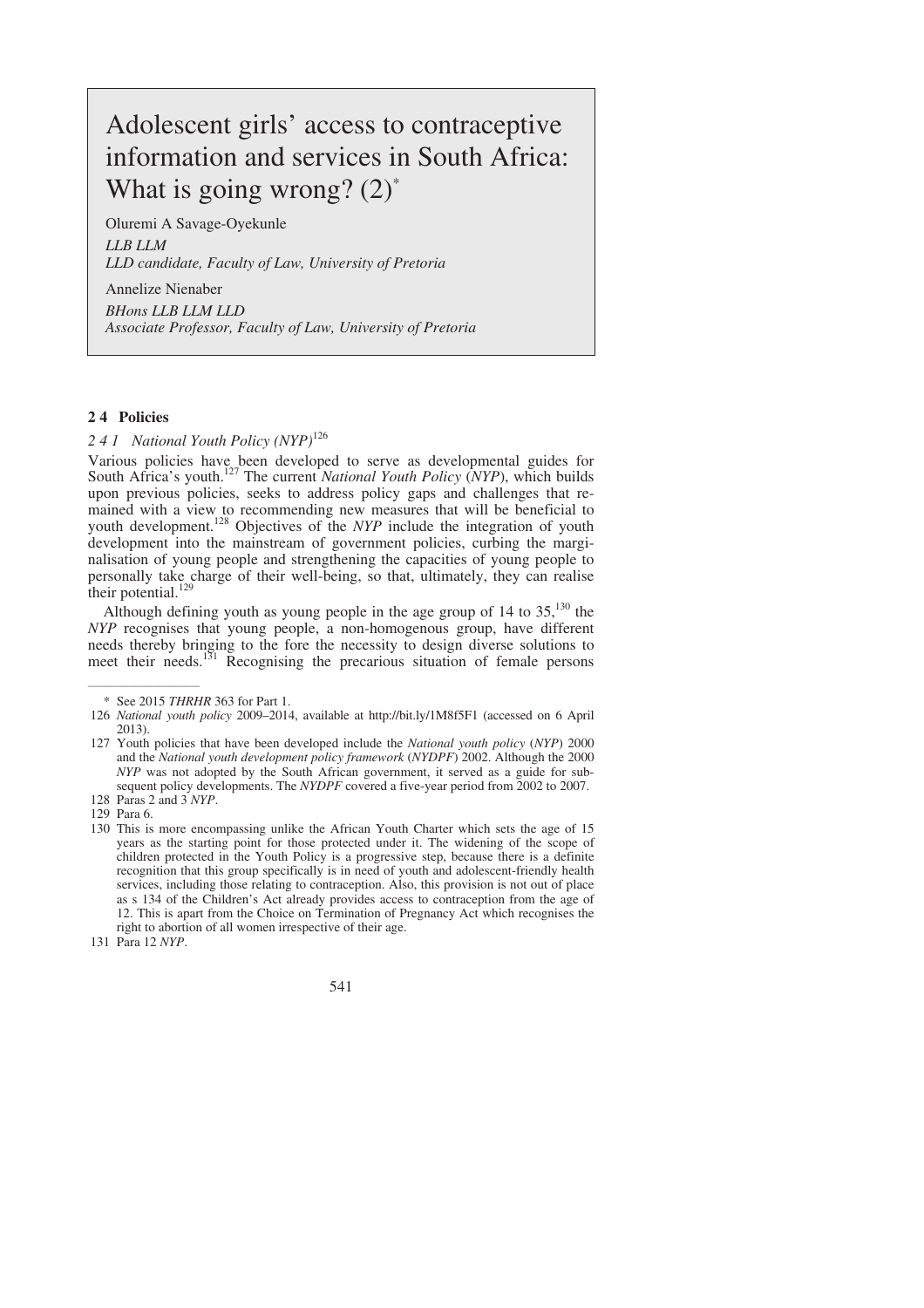generally, the policy acknowledges that based upon the impact of gender stereotyping and disease, especially HIV and AIDS,  $^{132}$  priority and immediate attention should to be accorded to addressing the needs of young women.<sup>133</sup>

Taking note of the various health challenges of South African youth, including those affecting their reproductive and sexual health, the policy similarly acknowledges, despite relevant stakeholders' efforts to address identified challenges, that campaigns for sexuality education have not led to the desired outcomes, giving rise to a need to improve access to youth-friendly health-related services and information and to ensure that sexuality education forms part of a life skills curriculum from an early age in order to prevent risky sexual behaviour which exposes adolescents and youths to HIV and STIs.<sup>13</sup>

# *2 4 2 National policy on HIV and AIDS for learners and educators in public schools and students and educators in further education and training institutions*

This policy<sup>136</sup> was adopted in 1999<sup>137</sup> with the primary purpose of providing a framework or guideline that may be used by the various provinces and schools to develop strategies that will be embraced by learners in order to adopt behaviours, knowledge, skills, values and attitudes which will protect them from HIV infection.

The policy acknowledges the high HIV infection rates in the country and recognises that both students and educators already infected with the virus will gradually constitute part of the population in the various educational institutions. Ensuring non-discrimination and equality among learners, the policy seeks to increase students' knowledge about HIV and AIDS and introduces general precautions that will be adopted in order to ensure the safety of both learners and their educators in the schools.<sup>139</sup>

To achieve its aim of increasing students' knowledge about HIV and AIDS, the policy advocates the compulsory teaching of Life Skills and HIV/AIDS in both primary and secondary schools and its integration into the Life Orientation (LO) curriculum in a scientific and age appropriate manner that will be easily understandable by students.<sup>140</sup>

 $\overline{\phantom{a}}$  , where  $\overline{\phantom{a}}$ 

 139 Department of Basic Education *Draft integrated strategy on HIV and AIDS: 2011–2015* (2010) 32, available at http://bit.ly/1CAemwr (accessed on 15 August 2013).

 <sup>132</sup> Para 12.1.

 <sup>133</sup> Including female youths residing in rural areas. Other special target groups are youths with disabilities, unemployed youths and school aged but out of school youths, among others.

 <sup>134</sup> Para 14.3.

 <sup>135</sup> Para 14.3.1.

 <sup>136</sup> *National policy on HIV and AIDS for learners and educators in public schools and students and educators in further education and training institutions* (1999) available at http://bit.ly/18STwvO (accessed on 16 August 2013).

 <sup>137</sup> It should be noted that before the Life Skills and HIV/AIDS education programme based on the contents of the above policy (fn 136) was introduced, previous HIV and AIDS education programmes such as the *First AIDS kit* aimed at educating students on sexuality had already been introduced in schools.

 <sup>138</sup> *National policy on HIV and AIDS for learners and educators* (fn 136).

 <sup>140</sup> Initially, in 1999, learners in grades 4–9 were set apart as the primary group to begin the implementation of the programme with. However, in 2005, the teaching of preventive life

*continued on next page*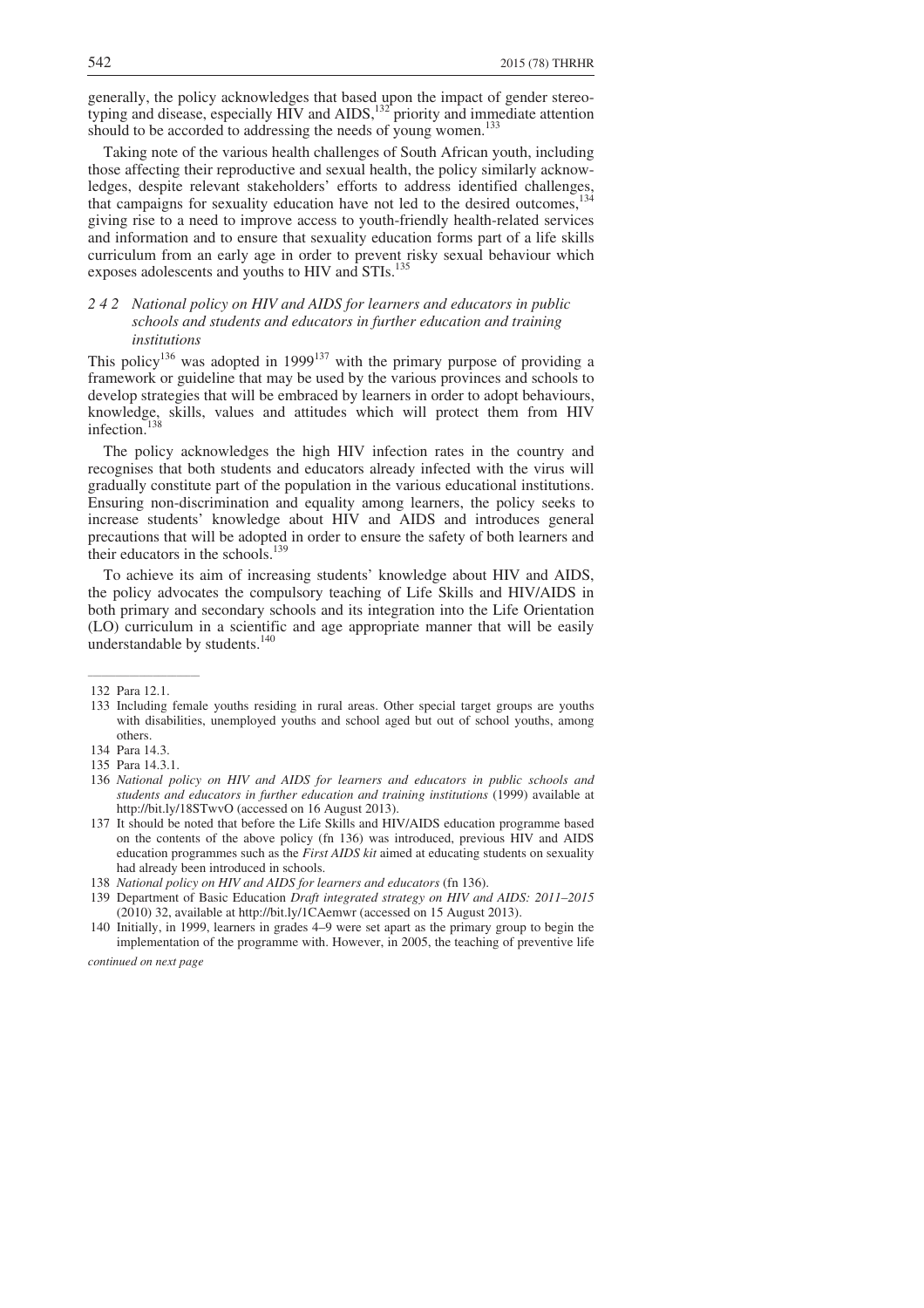The contents of life skills and HIV/AIDS education as merged into the Life Orientation programme, are based on four focus areas: personal well-being, citizenship education, recreation and physical activity and careers and career choices. Under the personal well-being topic, the issues to be discussed include teenage pregnancy, STI and HIV, including ways they are transmitted and appropriate prevention methods, alcohol and substance abuse, sexuality, decisionmaking, adoption of skills to resist peer pressure, the promotion of personal, community, and environmental health.<sup>141</sup> The expected outcomes from imparting life skills and HIV/AIDS education include the ability of students to demonstrate a clear understanding of sexuality, gender, STIs, and HIV and AIDS. Additionally, students are to comprehend and realise the reasons for delaying sexual intercourse or practising abstinence, including how to deal with pressures to engage in sexual relations.<sup>142</sup>

In addition, in order to further curb high HIV infection rates the policy advises that strict adherence to universal precautions be undertaken in schools and, apart from the sexuality and life skills education that is being provided by educators, that parents, as stakeholders, are to support the drive to reduce infection rates by imparting to their children sexuality education and guidance regarding sexual abstinence. Already sexually-active adolescents are to be counselled to practice safe sex.<sup>143</sup> The specific provision of the involvement of parents as stakeholders in the provision of SRH information to their children as a means of supplementing life skills and HIV/AIDS education received in the school is a positive approach.

# *2 4 3 National contraception and fertility planning policy and service delivery guidelines 2012*

In a bid to ensure that the contraception policy in operation in South Africa is up to date so as to reflect changes which have occurred over the last decade in the field of reproductive and contraceptive technology, and in order to ensure compliance with other related national and international policies/frameworks, the *National contraception and fertility planning policy and service delivery guide* $lines<sup>144</sup>$  were adopted.<sup>145</sup> The revised policy, which replaced previous policies and guidelines on contraception, $146$  aims at the reprioritisation of contraception

 $\overline{\phantom{a}}$  , where  $\overline{\phantom{a}}$ 

skills and HIV/AIDS sexuality education was extended to pupils in grades R–3 and 10–12. See Mpangana "Implementation of the life skills HIV and AIDs program in Manyeleti circuit schools" (Thesis US 2012) 11.

 <sup>141</sup> See George *The life orientation project: Implementation, delivery and engagement with the life orientation programme in South African schools* (2013) 4; Mpangana (fn 140) 13; Department of Education *National curriculum statement grades 10–12: Life orientation* (2003) available at http://bit.ly/1GmJL6R (accessed on 23 September 2013); paras 2.10 and 3 *National policy on HIV and AIDS for learners and educators* (fn 136 above).

 <sup>142</sup> Peltzer and Promtussananon "HIV education in South Africa: Teacher knowledge about HIV/AIDS: Teacher attitude about and control of HIV education" 2003 *Social Behaviour and Personality* 350.

 <sup>143</sup> Para 2.6.5 *National policy on HIV and AIDS for learners and educators* (fn 136 above).

 <sup>144</sup> *National contraception and fertility planning policy and service delivery guidelines*, available at http://bit.ly/1B5ZlAG (accessed on 3 May 2013).

 <sup>145 &</sup>quot;Introduction" *National contraception and fertility planning policy and service delivery guidelines*.

 <sup>146</sup> *The national contraception policy guidelines within a reproductive health framework 2001* and the *National contraception service delivery guidelines 2003*.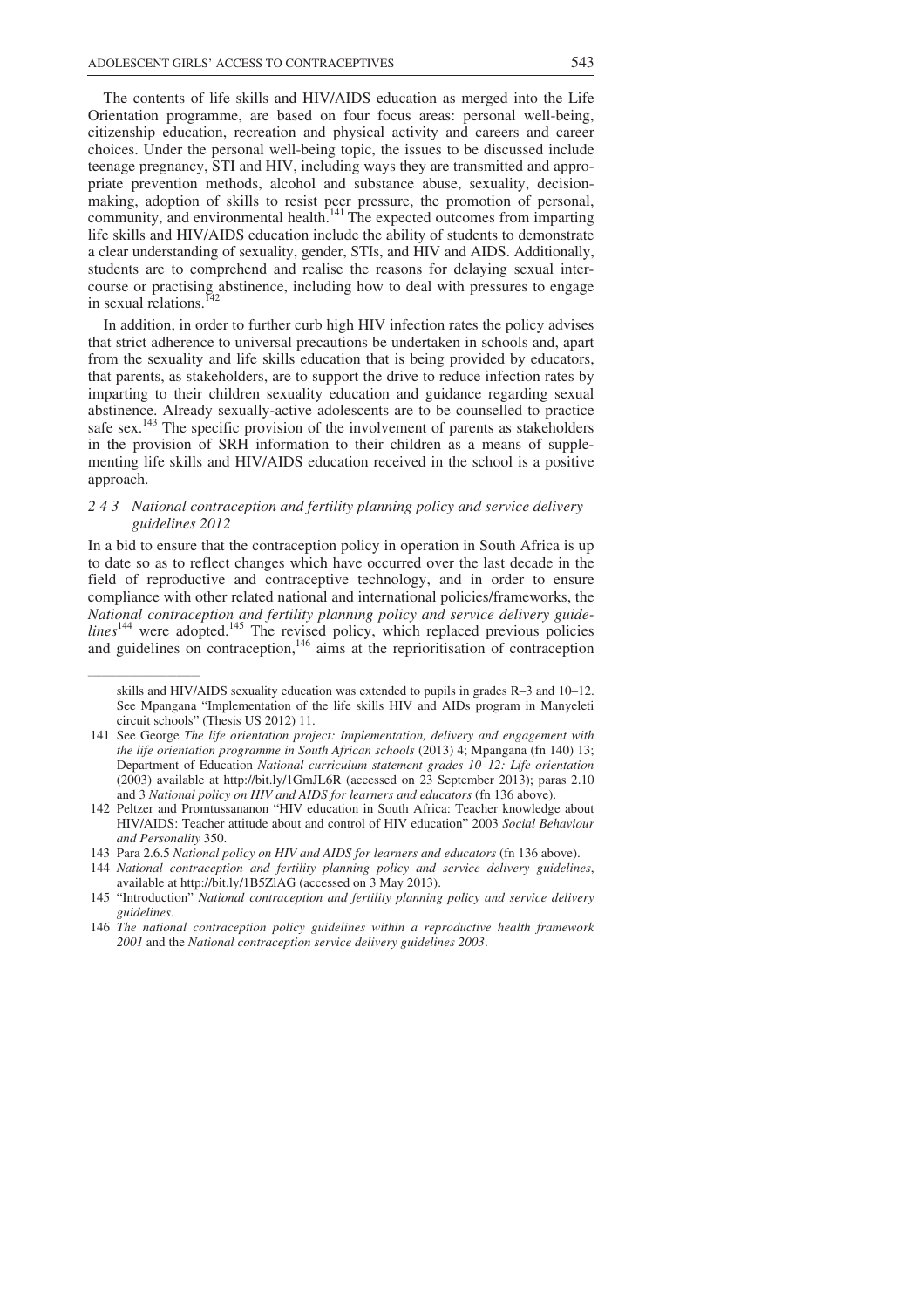and fertility planning services in the country and places great emphasis on the need for dual protection through the prevention of unwanted pregnancy and the planning for a healthy pregnancy,  $147$  so as to achieve the goal of providing comprehensive quality contraception and fertility management services to South Africans as part of a broader SRH package.<sup>1</sup>

Based upon the SRH and rights framework,<sup>149</sup> the guiding principles for the revised contraception policy and guidelines embrace the provision of strong and visible stewardship for the promotion of SRH and rights, the provision of integrated services at the district level, the adoption of a human rights approach in the provision of contraception and fertility planning services, as well as intersectoral collaboration to ensure effective provision of services, among others.<sup>150</sup>

Objectives of the policy include: $151$ 

- (a) Ensuring that contraception and fertility choices are expanded and actively promoted to enable clients to meet their reproductive intentions throughout their reproductive life.<sup>152</sup>
- (b) Ensuring that contraceptive and fertility planning services are integrated into other health services as needed.
- (c) Training and building the capacity of health care providers so that they acquire appropriate knowledge, attitude and skills to provide holistic, quality contraceptive and fertility planning services in accordance with their scope of practice and level of care.
- (d) Ensuring that the delivery of contraceptive and fertility planning services is backed by necessary regulatory, legislative and institutional framework for all levels of care.
- (e) Adopting appropriate evidence guided communication methods that will assist in increasing the level of public awareness on contraceptive and fertility planning rights, choices and services.
- (f) Setting up appropriate monitoring and evaluation mechanisms to observe effectiveness of the policy and the development of a research agenda to inform subsequent policy formulation and programme planning based on future recommendations.

In addition to the above, the revised policy contains service delivery guidelines which explain and provide a list of the type of contraceptive and fertilityplanning services that are available at various health service points, including appropriate health care providers who are empowered to deliver contraception and family planning services.<sup>153</sup> To ensure effectiveness in contraceptive service

\_\_\_\_\_\_\_\_\_\_\_\_\_\_\_\_\_\_\_\_\_\_\_\_

 <sup>147 &</sup>quot;Foreword" *National contraception and fertility planning policy and service delivery guidelines*.

 <sup>148</sup> *Idem* para 3.2.1.

 <sup>149</sup> The sexual and reproductive health and rights framework was adopted by the Department of Health in 2011 as *Sexual and reproductive health and rights: Fulfilling our commitments*, available at http://bit.ly/1ALD1Y2 (accessed on 3 May 2013).

 <sup>150</sup> Para 3.1 *National contraception and fertility planning policy and service delivery guidelines*.

 <sup>151</sup> Para 3.2.2.

 <sup>152</sup> Expanding the current range of contraceptive methods available to include IUDs, singlerod progesterone implants, combined oestrogen and progestogen injections, etc.

 <sup>153</sup> Para 4.1 *National contraception and fertility planning policy and service delivery guidelines*.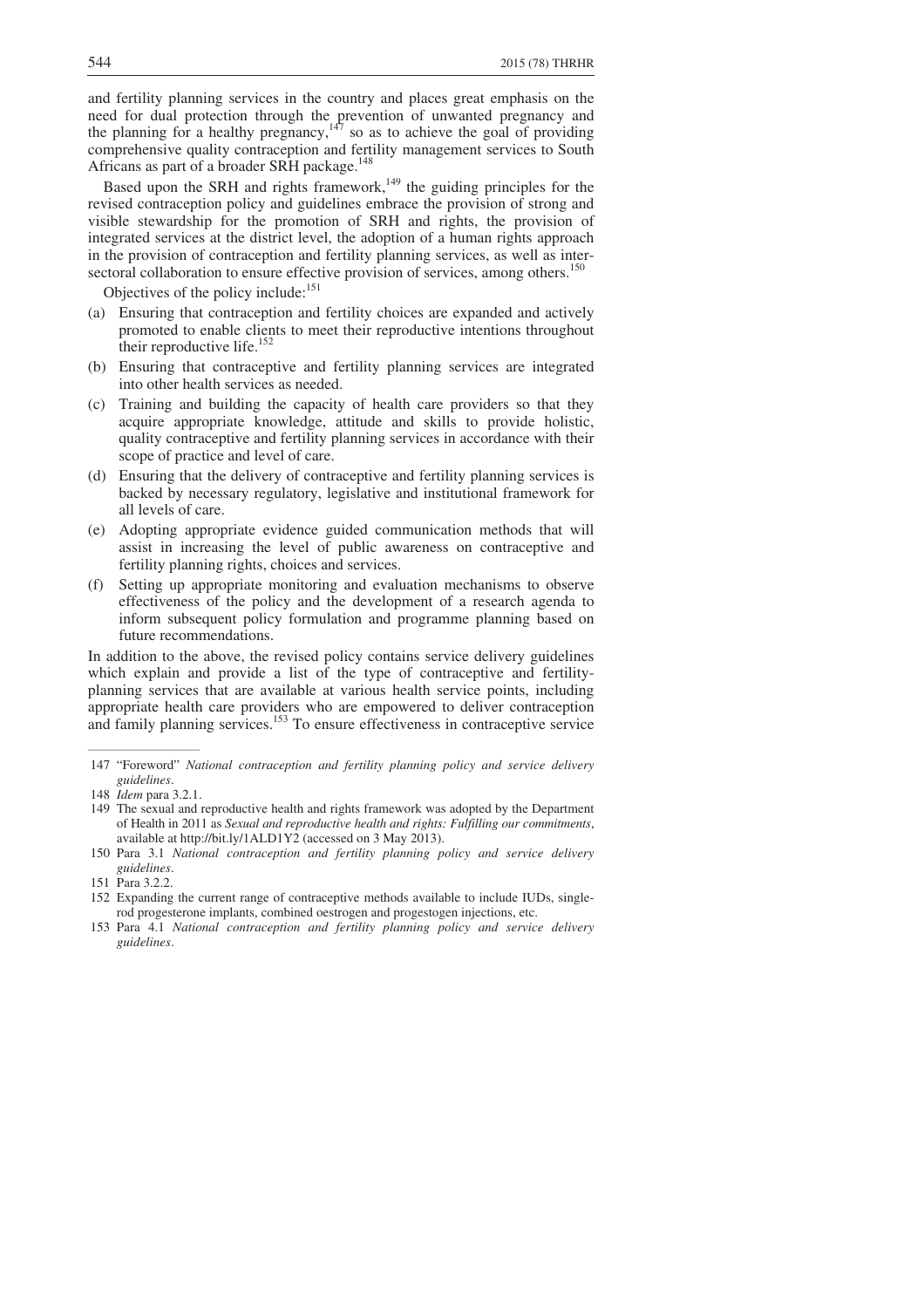delivery and quality of care, areas in the health systems which need improvement are identified and the necessary steps to be taken to improve them are recommended.154

The policy specifically seeks to address the problems encountered by adolescents in their bid to access contraception and protect their reproductive health. While acknowledging that abstinence is the ideal, on a practical level the policy recognises that the majority of young people are sexually active and that pregnancy and HIV can have dire consequences for their lives and futures. The policy, therefore, advocates the provision of adolescent-friendly contraceptive services that are structured in ways that mitigate the barriers to access.<sup>155</sup>

## *2 4 3 Integrated school health policy 2012*

Recognising that support for school health services is a major way of strengthening the South African Department of Health's efforts of re-engineering and strengthening primary health care service delivery, the *Integrated school health policy* (*ISHP*) 156 was adopted to reinstate health care programmes in public schools and to ensure that schools become inclusive centres of learning, care and support that assist in the protection and realisation of the educational rights of all children, $\frac{1}{2}$ by addressing the immediate health problems of learners as well as implementing interventions which will assist in the promotion of their health and well-being from childhood to adulthood. In order to achieve these goals, the *ISHP* aims to build on existing school health services by making sure that the departments of Health, Basic Education and Social Development collaborate so as to ensure that the health education and health care services reach every learner in all schools, irrespective of age or grade levels.158

By adopting strategies which advocate health promotion, health education and the provision of essential health care services in schools, the *ISHP* seeks to achieve the objectives of providing preventive and promotion services that address the health needs of school-going children through the provision of support. This is aimed at facilitating learning by identifying existing barriers to learning and also enables learners to access health services, thus supporting the school community's bid to create safe and secure environments for teaching and learning.159 At a minimum, according to the *ISHP*, health education, which is to be integrated into the school curriculum and Life Orientation programme, should address fully issues relating to SRH, menstruation, contraception, STIs, including HIV and AIDS, male circumcision, teenage pregnancy, termination of pregnancy, prevention of mother to child transmission, mental health, drug and substance abuse, depression and anxiety, among others.<sup>160</sup> Health care services to be provided according to the policy in school clinics by school health nurses include counselling on sexual rights, provision of dual protection and hormonal contraception for sexually active learners and screening for STIs. In order not to fall

 $\overline{\phantom{a}}$  , where  $\overline{\phantom{a}}$ 154 Paras 5.1 and 5.2.

 <sup>155</sup> Para 6.1.2.

 <sup>156</sup> *Integrated school health policy* (2012) available at http://bit.ly/1BKrtcZ (accessed on 18 September 2013).

 <sup>157 &</sup>quot;Foreword" *Integrated school health policy* (fn 156).

 <sup>158</sup> *Idem* foreword, introduction and para 2.5.

 <sup>159</sup> Para 2.4.

 <sup>160</sup> Para 2.6.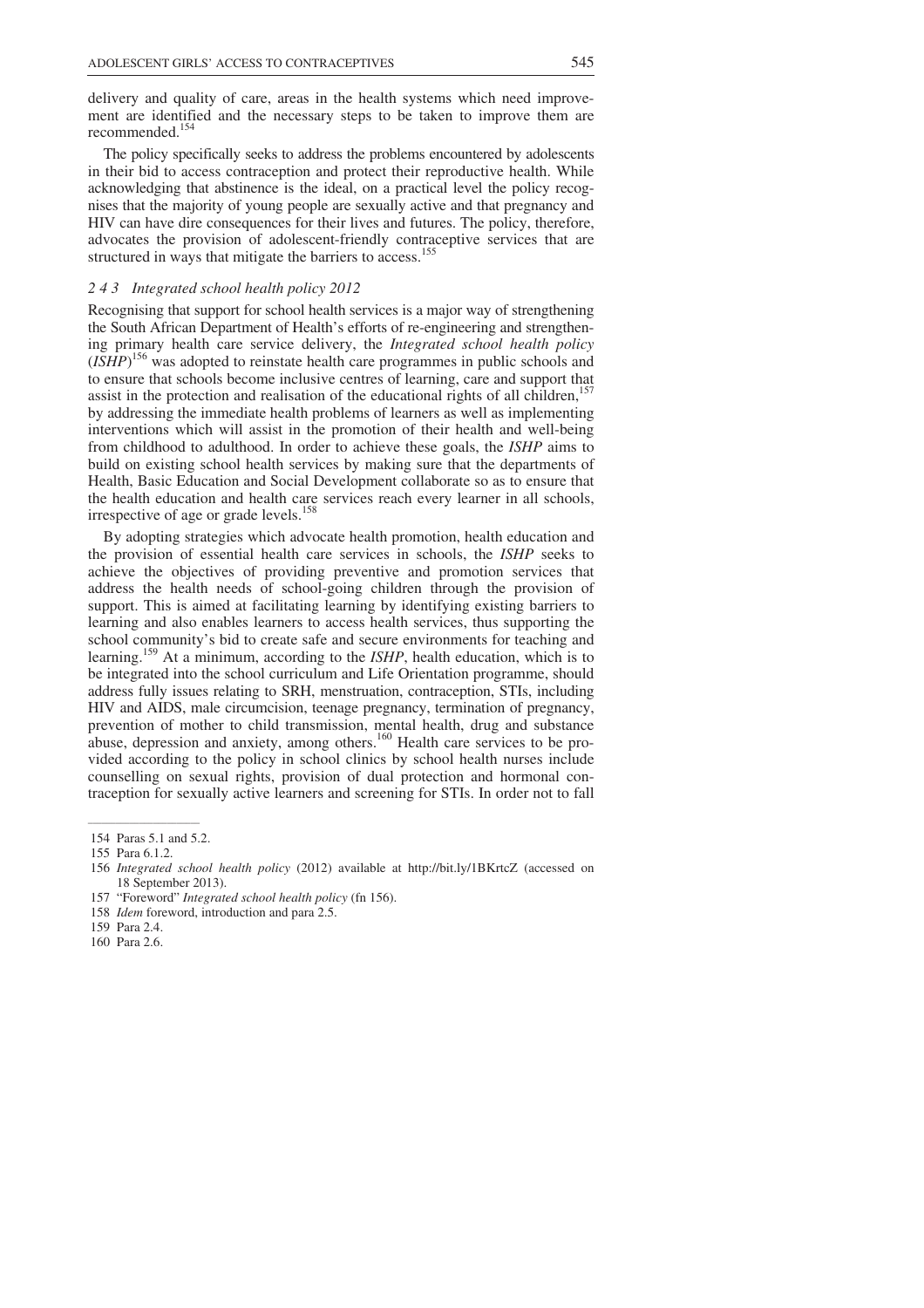foul of the law by infringing the human rights of the learners, the consent of learners to these services has to be obtained.<sup>1</sup>

The objectives behind the adoption of the *ISHP* are certainly laudable. However, in relation to the provisions in the policy on health education, there is a tendency to confuse and duplicate efforts. This may lead to a situation where educators do not know which programme to adopt or to teach as the life skills and HIV/AIDS education programme which has been integrated into the Life Orientation curriculum already exists. It is therefore recommended that the Department of Education, in collaboration with other departments, merges all the programmes into a single policy to be taught uniformly in all schools.<sup>16</sup>

## **2 5 Conclusion**

\_\_\_\_\_\_\_\_\_\_\_\_\_\_\_\_\_\_\_\_\_\_\_\_

An overview has been presented of the laws and policies that support the Constitution in ensuring that adolescent girls have access to contraceptive information and services in South Africa. Building on the foundation laid in the Constitution, the Children's Act reaffirms the paramountcy of the best interests of children, recognises their right to access contraceptive services and information, their right to consent to medical treatment, to confidentiality and also to participate in issues affecting them according to their level of maturity and understanding.<sup>163</sup>

Laws and policies in addition to the Children's Act that are reviewed underscore South Africa's recognition of the importance of guaranteeing adolescent girls' confidentiality when they access contraceptive services, as well as the necessity of allowing them to access sexuality information and education in adolescent-friendly environments so as to enhance their willingness to access these services in the future. Also, constant monitoring mechanisms are provided for. More recent policies cite a need to strengthen the weakened contraceptive delivery service and give special attention to children's optimal health as reasons for a policy review.<sup>16</sup>

From our review in the article, it is clear that by trying to pre-empt the demand for sexual and reproductive health care by female adolescents and by incorporating their right to access contraceptive services and information in various statutes and policies, South Africa makes a genuine effort to improve the sexual and reproductive health of young people, as well as combat the spread of HIV

 <sup>161</sup> Where necessary, the school health nurse is to refer such learner to a health facility where he or she should receive the service. For learners younger than 14 years, the consent of their parents is to be obtained, learners older than 14 years can personally give consent. See *ibid* and para 2.7.

 <sup>162</sup> The success of teaching sex education has been varied. While relative success has been achieved in some schools with students reported as adopting healthier sexual lifestyles and increased contraceptive use, in other schools it has been stated that the information provided was neither adequate nor comprehensive. See Smith and Harrison "Teachers' attitudes towards adolescent sexuality and life skills education in rural South Africa" 2013 13(1) *Sex Education* 69; Selesho and Modise "Strategy (ies) in dealing with HIV/AIDS in our schools: Changing the lenses" 2012 *J of Human Ecology* 184–187; and Willan *A review of teenage pregnancy in South Africa: Experiences of schooling, and knowledge and access to sexual & reproductive health services* (2013) available at http://bit.ly/1zZUtJa (accessed on 18 September 2013).

 <sup>163</sup> Ss 13(1)(a) and (d), 13(2), 129(2), 134(1) and 134(3) of the Children's Act.

 <sup>164</sup> *Integrated school health policy* (fn 156) 6.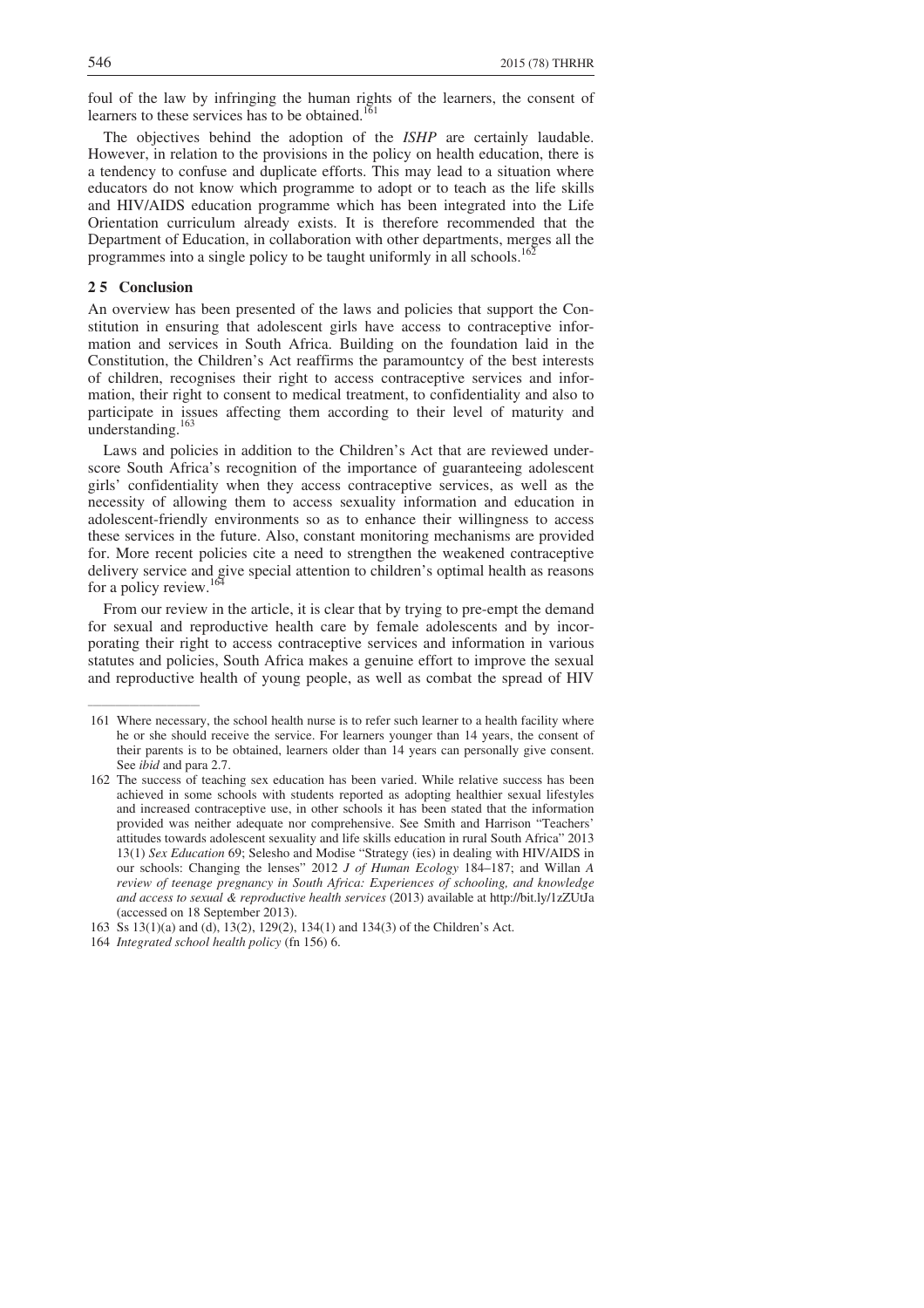and other STIs affecting adolescents. Ngwena correctly remarks that South Africa exhibits an understanding of the nature of human rights, and emphasises that understanding by inserting concrete provisions that recognise, respect and protect all rights, inclusive of socio-economic rights, in its Bill of Rights, rather than issuing mere directive principles, as is the case in other African countries.<sup>1</sup>

However, in spite of the existence of progressive laws and policies which assure adolescent girls unfettered access to confidential SRH care information and services, including the right to make autonomous reproductive health care decisions,<sup>166</sup> South Africa still records a very high rate of teenage pregnancies. Research reveals that about 30 per cent of 19 year olds are not only teenage mothers, either as a result of their ineffective use of contraception or nonutilisation of available contraceptive services,<sup>167</sup> but that South African adolescent girls also constitute a larger percentage of adolescents infected with HIV.<sup>168</sup>

What, then, is going wrong? In order to answer this question, we turn to the factors that impede adolescent girls' access to contraceptive information and services in the section below.

# **3 IMPEDIMENTS TO ADOLESCENT GIRLS' ACCESS TO CONTRACEPTIVE INFORMATION AND SERVICES: WHAT IS GOING WRONG?**

#### **3 1 Introduction**

 $\overline{\phantom{a}}$  , where  $\overline{\phantom{a}}$ 

In view of the negative outcomes associated with adolescent sexuality<sup>169</sup> and in fulfilment of the mandate that state parties are to provide without discrimination, access to adequate SRH information and services for adolescents within their jurisdictions through formal and informal channels,<sup>170</sup> South Africa has put in place a comprehensive sexual and reproductive health policy package. This health policy package has been lauded as one of the most progressive in the world.<sup>171</sup> Moreover, in order to ensure adequate access to contraceptive services

 <sup>165</sup> Such as Nigeria. See Ngwena (fn 50) 38.

<sup>166</sup> Ss  $12(2)$  and  $27(1)(a)$  Constitution of the Republic of South Africa, 1996; s 134 Children's Act; s 5(1), (2) and (3) Choice on Termination of Pregnancy Act.

 <sup>167</sup> Mudhovozi *et al* "Adolescent sexuality and culture: South African mothers' perspective" 2012 *African Sociological R* 119; Mothiba and Maputle "Factors contributing to teenage pregnancy in the Capricorn district of the Limpopo Province" 2012 *Curatonis* 1; Ramathuba *et al* "Knowledge, attitudes and practice of secondary school girls towards contraception in Limpopo Province" (2012) available at http://bit.ly/18SU9pg (accessed on 27 October 2013) (fn 128 above) 1–2 .

 <sup>168</sup> UNFPA *HIV prevention: Fact sheet* (2012) available at http://bit.ly/1wXuuRD (accessed on 28 October 2013).

 <sup>169 &</sup>quot;Over quarter of South African school girls HIV positive: Minister" (2013) available at http://ab.co/1FcRfWc (accessed on 15 August 2013); Kanku and Mash "Attitudes, perceptions and understanding amongst teenagers regarding teenage pregnancy, sexuality and contraception in Taung" 2010 *South African Family Practice* 564; Ahmed *et al* "HIV education in South African schools: The dilemma and conflicts of educators" 2009 *Scandinavian J of Public Health* 48.

 <sup>170</sup> Para 13 General comment 3 CRC Committee; para 26 General comment 4 CRC Committee; para 18 General recommendation 24 Convention on the Elimination of Discrimination against Women (CEDAW) Committee.

 <sup>171</sup> Maharaj and Rogan *Reproductive health and emergency contraception in South Africa: Policy context and emerging challenges* (2007) 3 available at http://bit.ly/1DP1bTD (accessed on 23 August 2013).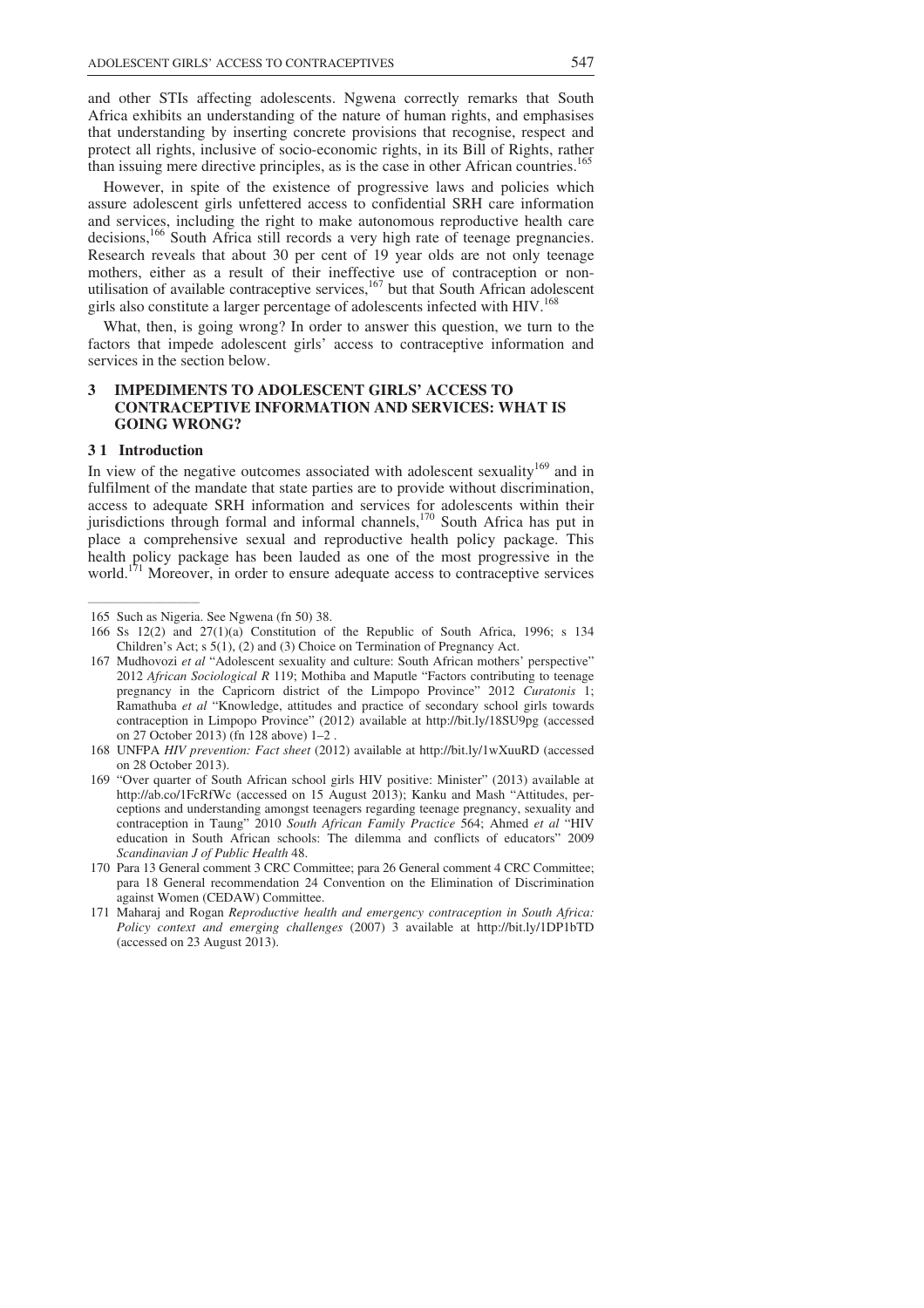for women (and adolescent girls), contraceptives are provided free of charge at public health facilities via primary health care centres and district hospitals.<sup>1</sup> Because of the provisioning of free contraceptive services at public health facilities, South Africa has one of the highest contraceptive prevalence rates – 60 per cent – in comparison to other countries in the region.<sup>1</sup>

Furthermore, because of an appreciation that a successful SRH campaign must be supported by confidential health services in view of the sensitive nature of adolescent sexuality matters in African societies, South Africa has introduced various adolescent-friendly health care centres where SRH information, drugs and services are provided to adolescents.<sup>174</sup>

Though the above steps are certainly praiseworthy, and though they have indeed resulted in increased adolescent contraceptive use,<sup>175</sup> it would appear that adolescents girls in South Africa have access to these services merely "on paper",176 as the legal framework guaranteeing adolescent girls' access to contraceptive information and services has not adequately translated into full access and protection from STIs, HIV infections or unintended pregnancies.<sup>177</sup> Various impediments still prevent adolescent girls in South Africa from accessing contraceptive information and services. These impediments are briefly examined below.

## **3 2 Barriers caused by law**

 $\overline{\phantom{a}}$  , where  $\overline{\phantom{a}}$ 

South Africa, like other African countries, has a specific age of consent to sexual activities: the Criminal Law (Sexual Offences and Related Matters) Amendment Act<sup>178</sup> makes it a criminal offence for adolescents between the ages of 12 and 15 years to engage in consensual sexual activities.<sup>179</sup> The provisions of the Act are based upon the presumption that adolescents below the age of 16 are incapable

 <sup>172</sup> *National contraception and fertility planning policy* (fn 114) 36–37; Maharaj and Rogan (fn 171) 13.

 <sup>173</sup> Unfortunately, despite the high contraceptive use, the country experiences a huge number of teenage pregnancies. See UNFPA "Country indicators – South Africa" in *The state of the world's midwifery 2011* available at http://bit.ly/1M9G8BJ (accessed on 24 June 2013); The World Bank *Data on adolescent fertility rate* available at http://bit.ly/1Ep0Dyj (accessed on 24 June 2013); UNFPA South Africa *Sexual and reproductive health* available at http://bit.ly/18leNgx (accessed on 24 June 2013).

 <sup>174</sup> MIET Africa *Literature review: Youth-friendly health services* (2011) 14–15 available at http://bit.ly/1M8g7Rc (accessed on 14 September 2013); Ashton *et al Evolution of the national adolescent-friendly clinic initiative in South Africa* (2009) 15 31–41.

 <sup>175</sup> Tylee *et al* "Youth-friendly primary-care services: How are we doing and what more needs to be done?" 2007 *The Lancet* 1565–1573; Ashton *et al* (fn 174) 44.

 <sup>176</sup> Maharaj and Rogan (fn 171) 9.

 <sup>177</sup> For example, according to findings in the *South African national HIV communications survey* (2012), HIV prevalence has remained high among adolescent girls who have a prevalence ratio that is 2.7 times higher than among males of the same age. In the same vein, while the country in the last few decades has recorded a decline in teenage fertility, according to Willan, the rates are still as high as around 30% of 15–19 year olds reporting having ever being pregnant. See Willan (fn 162) 7; *Key findings of the third South African national HIV communication survey* (2012) available at http://bit.ly/1Eikp9y (accessed on 18 September 2013); *National contraception and fertility planning policy* (fn 114) 18.

 <sup>178</sup> Act 32 of 2007.

 <sup>179</sup> Ss 1, 15(1), 16(1) and 15(1) Criminal Law (Sexual Offences and Related Matters) Amendment Act 2007; Ngwena *Sexual health and human rights in the African Region* (2011) 119 available at http://bit.ly/1CAfRL5 (accessed on 9 October 2013).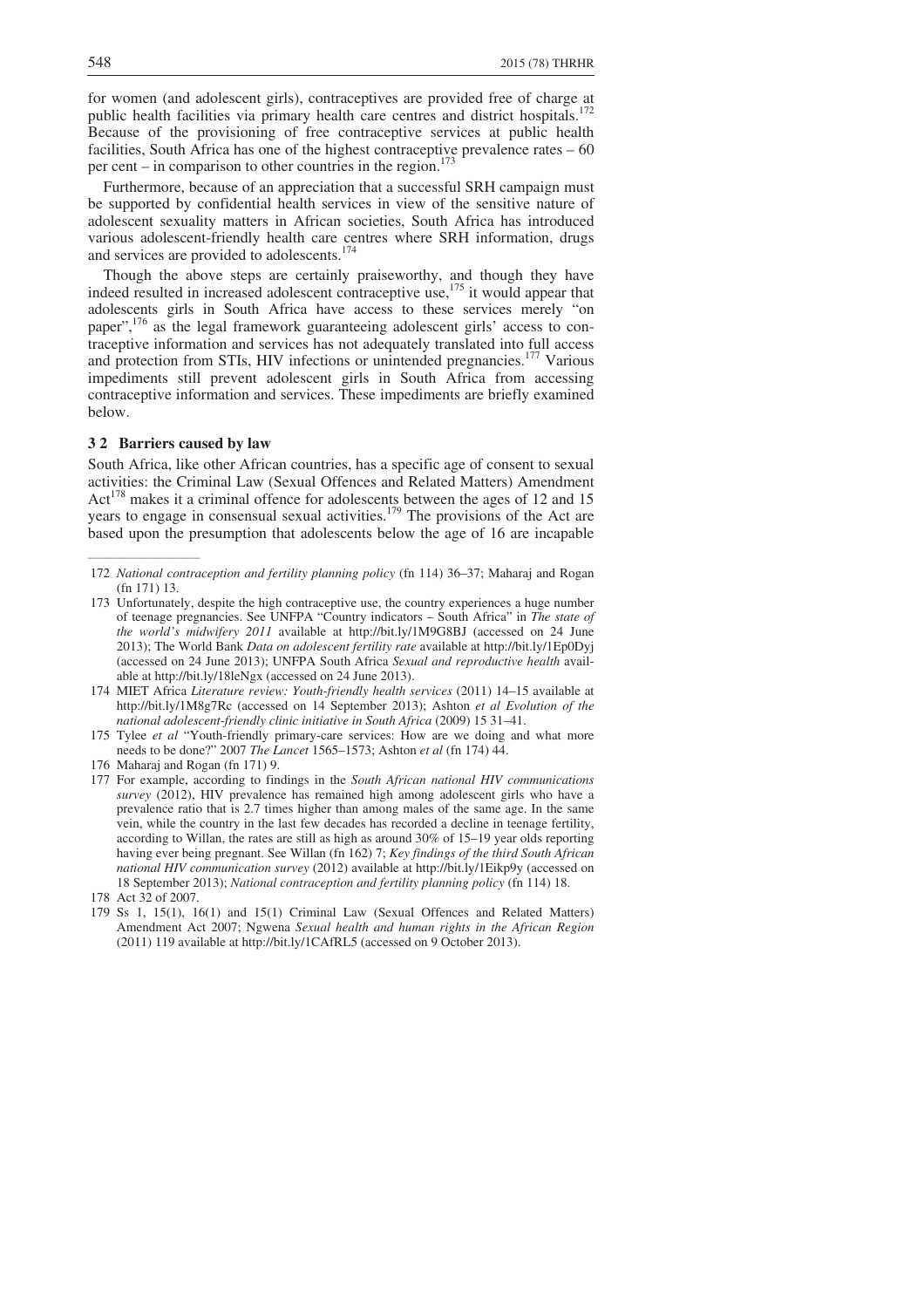of consenting to sexual relations. This ignores the fact that, in many instances, sexual activities among adolescents occur not as a result of coercion, but as a matter of choice.<sup>180</sup>

The Criminal Law (Sexual Offences and Related Matters) Amendment Act aims to protect adolescents in South Africa from sexual abuse and exploitation,<sup>181</sup> but the fact that the Act not only criminalises consensual sexual activities between adolescents within the specific age group, but also compels compulsory reporting to an enforcement officer, has the potential to produce undesirable consequences.<sup>182</sup> Understanding the potential negative effect of these provisions, in *Teddy Bear Clinic for Abused Children v Minister of Justice and Constitutional Development*<sup>183</sup> the Constitutional Court noted, while it is normal during adolescence for children to engage in some form of sexual activity, that what is important is to ensure that they are appropriately supported by adults in order to make healthy choices.<sup>184</sup> According to the court, if children are not made to feel safe in discussing their sexual experiences with adults, they will not only be denied the benefit of guidance which is particularly important at that stage of their lives, but children charged under the provisions of the legislation will feel a 'mixture of shame, embarrassment, anger, and regret' which will prevent them from seeking help on sexual issues, thereby contributing to an increase in adolescent risky behaviour and negative outcomes.<sup>185</sup> The Constitutional Court, therefore, confirmed the High Court's decision on the unconstitutionality of sections 15 and 16 of the Act to the extent that they impose criminal liability on children under the age of 16 years who engage in consensual sexual relations. The court ordered that Parliament correct the defects in the Act in light of its judgment.<sup>186</sup>

It should be pointed out that provisions of the Criminal Law (Sexual Offences and Related Matters) Amendment Act are also such that they effectively bar adolescent girls from attempting to access contraceptive services. In order to access contraceptive information and services, the adolescent seeking such services would have had to admit that she was engaging in sexual activities that necessitated her using contraceptives. She would, therefore, have had to admit to committing a criminal act as even consensual sexual activities between adolescents was illegal before the Constitutional Court's decision. Moreover, the health care provider that she consulted would have been compelled to report her engagement in such activities to an enforcement officer. The Constitutional Court's judgment, therefore, has made it possible for adolescent girls to access contraceptive information and services in private, without fear of prosecution.

\_\_\_\_\_\_\_\_\_\_\_\_\_\_\_\_\_\_\_\_\_\_\_\_

- 185 Paras 47 89.
- 186 Para 117(1) and (2).

 <sup>180</sup> Perumal "Misguided reform: Regulating consensual sexual activity between adolescents in South African law from a gender perspective" 2013 *Agenda* 2; Mothiba and Maputle (fn 176); Biddlecom *et al Protecting the next generation in sub-Saharan Africa: Learning from adolescents to prevent HIV and unintended pregnancy* (2007) 13 available at http://bit.ly/1w6geuA (accessed on 9 May 2013).

 <sup>181</sup> Preamble, Criminal Law (Sexual Offences and Related Matters) Amendment Act 2007.

 <sup>182</sup> Perumal (fn 180) 3; McQuoid-Mason "Mandatory reporting of sexual abuse under the Sexual Offences Act and the 'best interests of the child'" 2011 *SA J of Bioethics and Law*  74–78.

 <sup>183</sup> *Teddy Bear Clinic* (fn 41).

 <sup>184</sup> *Idem* para 45.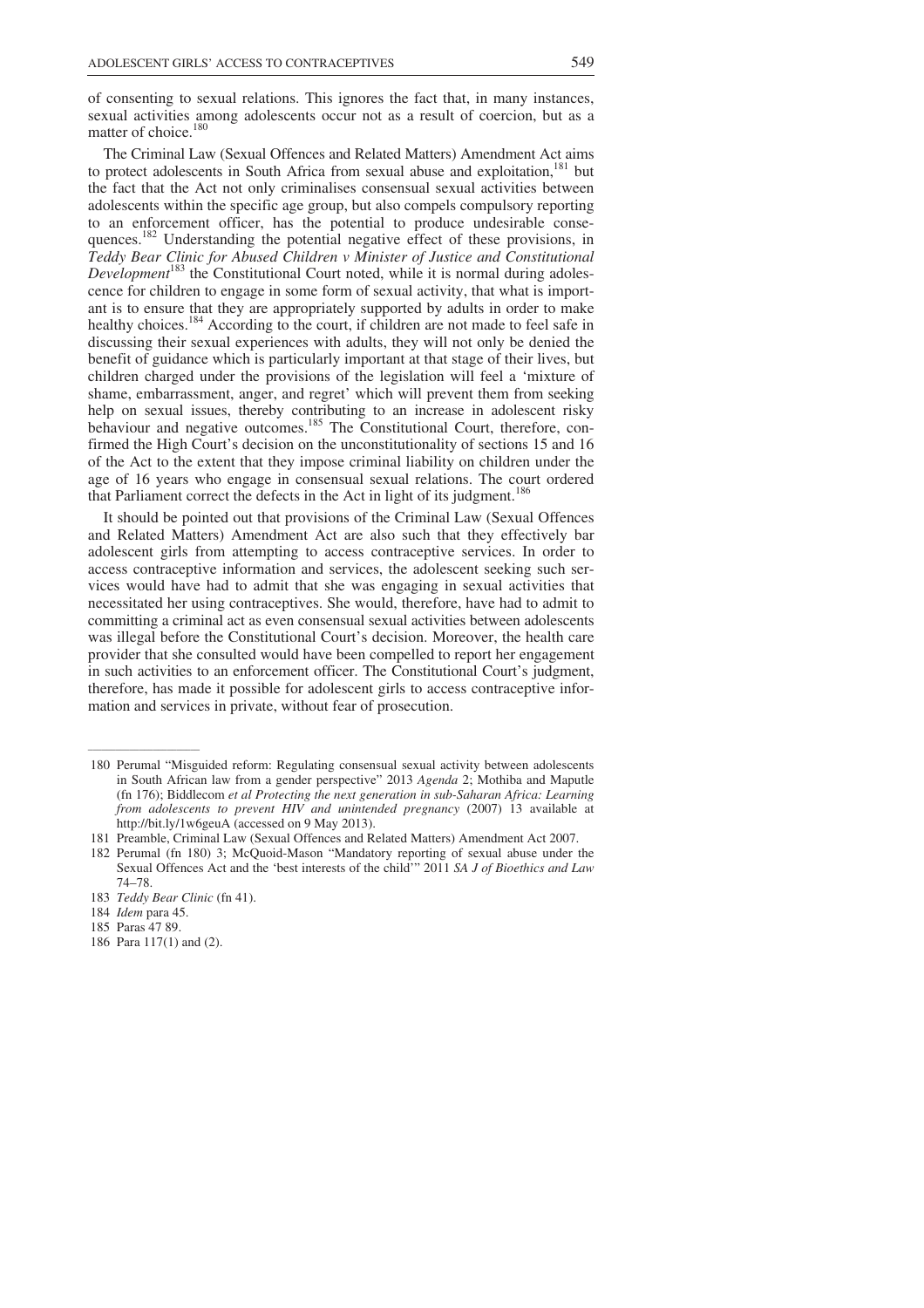## **3 3 Socio-cultural barriers**

Another major obstacle which prevents adolescent girls from accessing contraceptive services in South Africa is rooted in social-cultural beliefs which entrench patriarchy and encourage gender inequality. Whereas adolescent boys are encouraged to engage in sexual relations in order to prove their sexual prowess, adolescent girls are advised to either shun pre-marital sex or discouraged from using contraceptives due to the cultural importance attached to female fertility and myths which associate contraceptive use with promiscuity and infertility. The results are adolescent girls engagement in unprotected sex and high pregnancy rates mentioned above.<sup>187</sup>

Cultural beliefs prevent young women from accessing information about SRH from their parents and adults since it is believed that discussions relating to sexuality are offensive and culturally inappropriate, especially for adolescent girls.188 Adolescent girls, therefore, will not seek contraceptive advice and information from adults. Recently, a study conducted among mothers drawn from the VhaVenda ethnic group, who are of different educational backgrounds and have adolescent daughters aged between 12 and 19 years, revealed that the participants not only refused to view adolescent sexuality as an inevitable phase of development, but also regarded sexuality communication as inciting in adolescents sexual ideas and as encouraging disrespect.<sup>189</sup> In the same study, although it was acknowledged that female adolescents were involved in sexual activities, the majority of participants still expressed conservative attitudes towards the use of contraceptive by female adolescents.<sup>190</sup> The views expressed ranged from:<sup>191</sup>

"I will never encourage her to use contraceptives because they are not good especially for young people.' I would discourage her to even think about using contraceptives and I will tell her that they are bad"

to:

"If she wants to use contraceptives, she can use them but it would be without my approval and my knowledge because if she asked me I will not allow it."

The lack of communication (as a result of socio-cultural beliefs) on family planning and contraceptive use between adolescent girls' and their parents is a major stumbling block. Adolescent girls are either afraid of the negative reactions which their questions might evoke or believe that they may become the object of

\_\_\_\_\_\_\_\_\_\_\_\_\_\_\_\_\_\_\_\_\_\_\_\_

191 *Idem* 130–131.

 <sup>187</sup> Varga "How gender roles influence sexual and reproductive health among South African adolescents" 2003 *Studies in Family Planning* 160–172; Enuameh *et al* "Perceived facilitators and barriers to interventions aimed at reducing unintended pregnancies among adolescents in low and middle income (developing) countries: A systematic review of qualitative evidence" 2012 *Joanna Briggs Institute (JBI) Library of Systematic Reviews* 3351 3354; Lee-Rife *The educational trajectories of pregnant adolescents in South Africa*  (2005) 1, available at http://bit.ly/1B60Xua (accessed on 12 November 2013).

 <sup>188</sup> Mudhovozi *et al* "Adolescent sexuality and culture: South African mothers' perspective" 2012 *African Sociological R* 127–128; Ramathuba *et al* "Knowledge, attitudes and practice of secondary school girls towards contraception in Limpopo Province" (2012) available at http://bit.ly/18SU9pg (accessed on 27 October 2013); Ngwena *et al* "Accessing termination of pregnancy by minors in the Free State: Identifying barriers and possible interventions" (2005) 20, available at http://bit.ly/1EikGcq (accessed on 29 October 2013). 189 Mudhovozi *et al* (fn 188) 127–128.

 <sup>190</sup> *Idem* 128–130.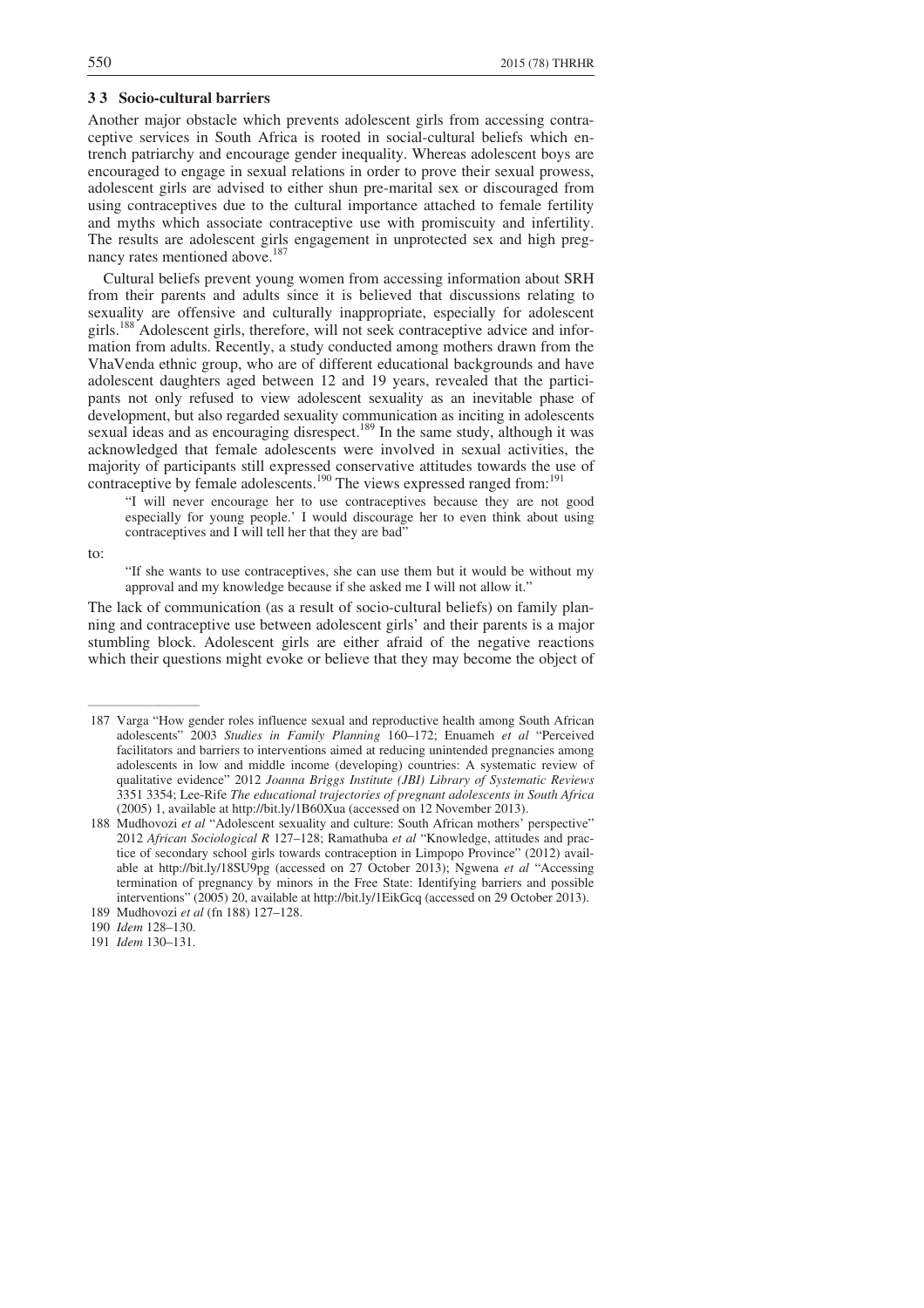ridicule and embarrassment in the family. In the words of a female adolescent who participated in a study on the factors that impact on the use of contraceptives among youths in the northern Tshwane  $area<sub>i</sub>$ <sup>1</sup>

"it's not always easy to discuss sexuality issues and contraception with your parents . . . my mother is more approachable than my father . . . but I don't just have the guts to start these topics with my parents as they always think that we are children who do not have sexual needs . . . and must be obedient as long as you are dependent on them".

Here, the negative effect of parental non-communication as a result of cultural beliefs on adolescents is revealed, as girls will prefer to have unprotected sex rather than visit health centres to access contraceptives and risk the information getting back to their parents.

Another factor which prevents adolescent girls' use of contraceptive information and services is the negative attitudes displayed by health care providers. Health care providers are either high-handed in their attitude towards girls as they forcefully impose a particular type of contraceptive that they perceive to be the most reliable on adolescents, or they embarrass the girls by asking unwanted questions which reflect their bias against providing contraceptives to young girls. Consequently, adolescent girls become ashamed and reluctant to go back to access further services.<sup>193</sup> Additionally, in small communities health care providers who fail to respect adolescent girls' confidentiality contribute towards stigmatising girls who seek contraceptive information and services, making such girls reluctant to come back.

Further, misconceptions about contraception and its effects are major barriers which prevent adolescent girls from using contraceptives. Studies reveal, although South African adolescents acknowledge that they have access to contraceptive information and services, that they still prefer not to use contraceptives as a result of these misconceptions. For example, some adolescent girls admitted to limiting their contraceptive use to when partners visit, and that others admitted to resorting to taking half the dose of contraception in order to reduce weight gain, thereby decreasing the effectiveness of the contraceptive method and increasing the chances of an unintended pregnancy.<sup>194</sup>

#### **3 4 Religious barriers**

\_\_\_\_\_\_\_\_\_\_\_\_\_\_\_\_\_\_\_\_\_\_\_\_

In Africa, as in other regions in the world, apart from cultural beliefs and traditions which affect adolescents' contraceptive use, the religious beliefs of adolescent girls influence their uptake of contraception. Through educational seminars that

 <sup>192</sup> Maja "Factors impacting on contraceptive use among youth in Northern Tshwane: Part 2" 2007 *Health SA Gesondheid* 43 44. See also Lebese *et al* "Teenagers' experiences of sexual health dialogue in the rural villages of the Vhembe District, Limpopo Province" 2011 *Health SA Gesondheid* 7.

 <sup>193</sup> Wood and Jewkes "Blood blockages and scolding nurses: Barriers to adolescent contraceptive use in South Africa" 2006 *Reproductive Health Matters* 111 113; Hughes and McCauley "Improving the fit: Adolescents' needs and future programs for sexual and reproductive health in developing countries" 1998 *Studies in Family Planning* 234–235.

 <sup>194</sup> Panday *et al Teenage pregnancy in South Africa with a specific focus on school-going*  learners (2009) 12, available at http://bit.ly/1DYn4Cs (accessed on 27 October 2013). See Mothiba and Maputle (fn 176) 4; Partners in Sexual Health *A review of teenage pregnancy in South Africa: Experiences of schooling, and knowledge and access to sexual & reproductive health services* (2013) 26–27.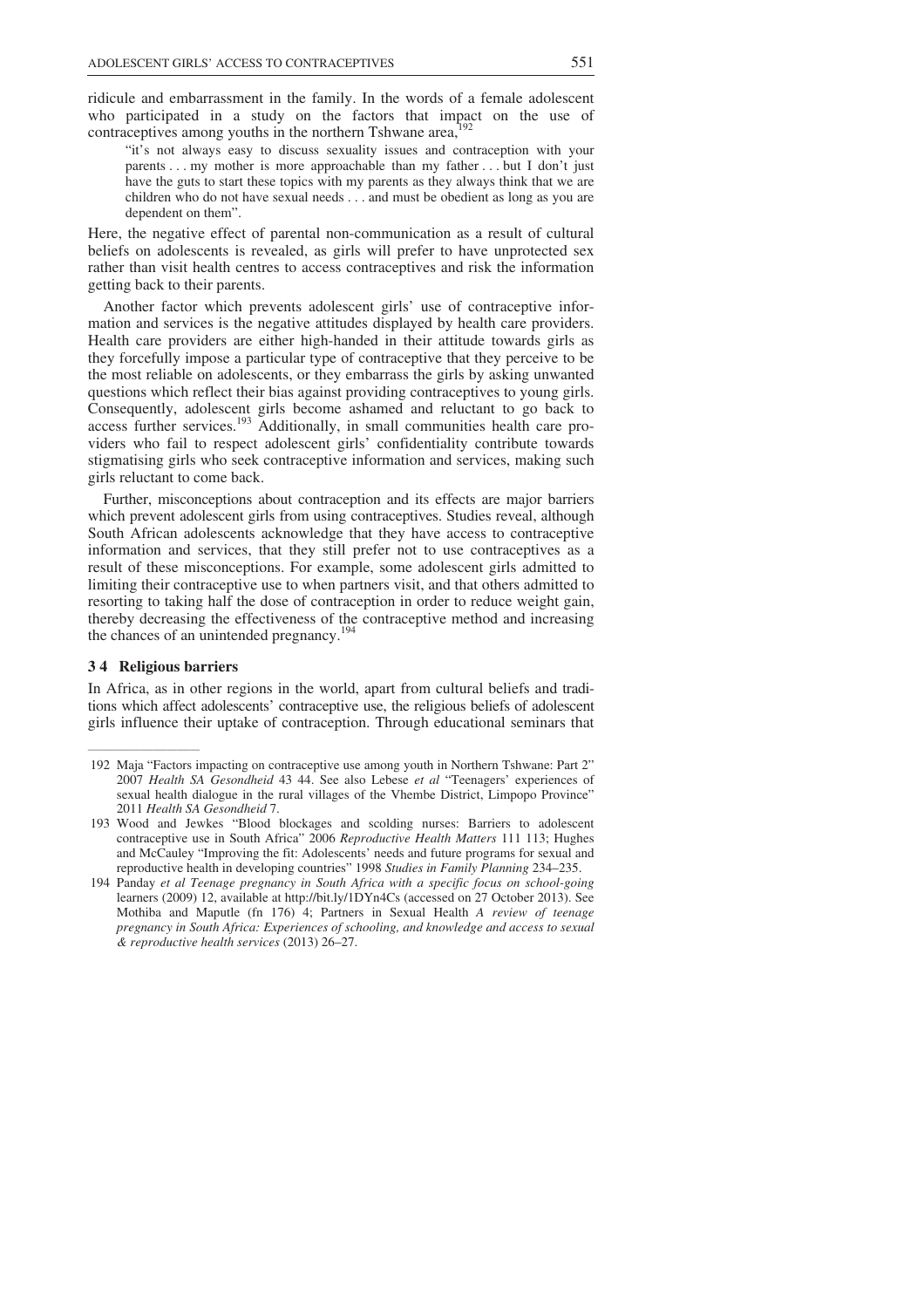encourage adolescent girls to adopt healthier SRH life styles, religion may be advantageous and assist in educating adolescents on the benefits of delaying sexual activities.<sup>195</sup> However, the negative effects of religion as a barrier to contraceptive use can be gleaned from Mash *et al* who explain that the majority of religious communities not only associate the use of condoms and contraceptives with immoral and sinful behaviour,<sup>196</sup> but also preach that the use of contraceptives "punctures and spoils the eggs", $197$  thereby contributing to unfounded beliefs that the use of family planning methods could result in future infertility, thereby scaring away adolescent girls from using them.

## **3 5 Economic barriers**

There exist vast socio-economic disparities in African societies which ultimately result in female adolescents getting involved in dangerous sexual activities.<sup>198</sup> According to Brooks,<sup>199</sup> adolescent girls who live in poverty not only tend to be more susceptible to engaging in risky sexual behaviour than their wealthier counterparts but, as a result of their lack of economic empowerment, these girls are unable to negotiate safer sex, such as condom use.<sup>200</sup>

The incidence of transactional sex is high among South African adolescent girls, as noted by Potgieter *et al* who explain that the 2009 *National HIV prevalence, incidence, behaviour and communication survey* specially identified an increase in inter-generational sex as a factor which significantly contributes to adolescent girls' risk of contracting HIV. This increase is because older men in relationships with young girls give the girls gifts in exchange for sex, causing girls in such relationships to be unable to control or dictate that safe sexual practices are adopted.<sup>201</sup>

#### **3 6 Demographic barriers**

\_\_\_\_\_\_\_\_\_\_\_\_\_\_\_\_\_\_\_\_\_\_\_\_

Although the results of the 2003 South African Demographic Health Survey reveal that the proportion of adolescents (15 to 19 year olds) who had given birth

 <sup>195</sup> Mbokane *The utilisation of contraceptives by women who requested termination of pregnancy services in the Gert Sibande District (Mpumalanga)* (Thesis Unisa 2004) 39.

 <sup>196</sup> Mash *et al* "Why don't you just use a condom?': Understanding the motivational tensions in the minds of South African women" 2010 *African J of Primary Health Care and Family Medicine* 79–82.

 <sup>197</sup> Wood and Jewkes (fn 193) 111.

 <sup>198</sup> As a result of the injustice of the apartheid era, massive inequities in income and health status exist in South Africa with the population divided into haves and have-nots. The existence of a large number of poor people which invariably includes adolescent girls from poor households, fuels the practice of inter-generational sex or sex in exchange of cash.

 <sup>199</sup> Brook "South African adolescents: Pathways to risky sexual behaviour" 2006 *AIDS Education and Prevention* 259–272.

 <sup>200</sup> *Idem* 261–262. See also Luke and Kurz "Cross-generational and transactional sexual relations in sub-Saharan Africa: Prevalence of behavior and implications for negotiating safer sexual practices" (2002) 3-5, available at http://bit.ly/1DYnaKv (accessed on 22 October 2013).

 <sup>201</sup> In fact, in the survey it was noted that the percentage of young women with older sexual partners (more than five years) had increased from 18.5% in 2005 to 27.6% in 2008; Potgieter *et al* "Taxi 'sugar daddies' and taxi queens: Male taxi driver attitudes regarding transactional relationships in the Western Cape, South Africa" 2012 *J of Social Aspects of HIV/AIDS* 193 195.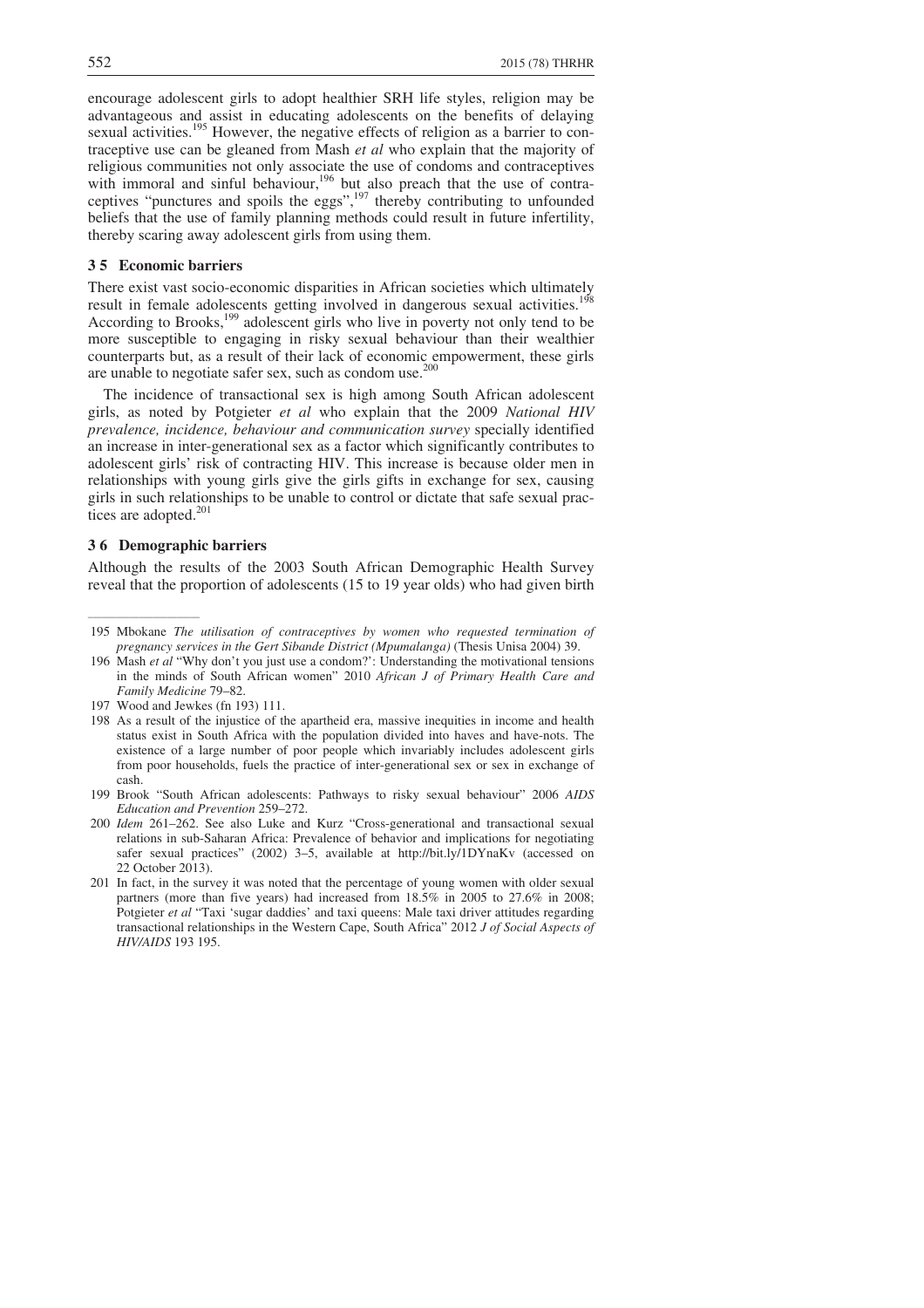had been reduced from 35 per cent in 1998 to 27 per cent in 2002, $^{202}$  data generated from the same survey show that there are more teenage mothers in rural areas and that there was a greater possibility of condoms being used at first sexual intercourse in urban areas, than in rural areas of the country.<sup>203</sup> Despite the fact that mobile clinics have been introduced to assist in ensuring health care delivery (including contraceptive services) to women and adolescent girls residing in rural communities,  $204$  these remote rural areas are still greatly under-served.<sup>205</sup>

# **4 OVERVIEW OF SOME OF THE CONSEQUENCES**

The barriers discussed in the previous section not only prevent adolescent girls from accessing contraceptive information and services, but also contribute to their SRH vulnerability, thereby, in many cases resulting in disastrous consequences, such as unwanted pregnancies, STI and HIV infection, and the loss of their economic and developmental potential.

Although South Africa has one of the lowest total birth rates in the region and significantly higher contraceptive prevalence rates than its neighbours,  $206$  there is still a high teenage birth rate: around 30 per cent of 15 to19 year old adolescent girls report that they are either pregnant or that they have previously given birth.<sup>207</sup> Ramulumo and Pitsoe observe that this figure is high, despite awareness-raising campaigns on sex education, the teaching of life orientation at schools,<sup>208</sup> and regardless of the fact that the country has adopted a reproductive health policy which furthers its commitment towards the protection of the reproductive health of adolescent girls by providing access to contraceptive services and information.<sup>209</sup> Giving birth at a young age predisposes women to reproductive health problems later in life, such as an elevated risk of death during childbirth and vesico-vaginal fistula (VVF).<sup>210</sup>

\_\_\_\_\_\_\_\_\_\_\_\_\_\_\_\_\_\_\_\_\_\_\_\_

 207 According to the WHO*,* the adolescent birth rate in the country stands at 54 for every 1000 live births among girls aged 15–19 years. Also, research reveals that Mpumalanga, Northern Cape, Limpopo and the Eastern Cape Provinces are worst hit by the high levels of adolescent pregnancies. See Willan (fn 162) 7; Ramulumo and Pitsoe "Teenage pregnancy in South African schools: Challenges, trends and policy issues" 2013 *Mediterranean J of Social Sciences* 756; Statistics South Africa *General household survey* (2012) 18, available at http://bit.ly/1B9NiRF (accessed on 9 November 2013); WHO *The state of the world's midwifery* (fn 26) 133.

- 209 The recent *National contraception and fertility planning policy and service delivery guidelines* (2012) adopt a rights-based approach to contraception and fertility planning by promoting expanded choice through contraceptive availability and accessibility to all people, women and female adolescents, especially. See paras 3.1 3.2.
- 210 Vesico-vaginal fistula is a condition which causes continuous involuntary discharge of urine into the vaginal vault and is often caused by prolonged labour and childbirth which press the unborn child tightly against the immature pelvis. See Panday *et al* (fn 194) 47.

 <sup>202</sup> Department of Health and Medical Research Council (MRC) *South Africa demographic and health survey* (2003) 161 available at http://bit.ly/1B5XZpm (accessed on 3 November 2013).

 <sup>203</sup> *Idem* 160–161. See also Jewkes *et al* (fn 193) 678.

 <sup>204 &</sup>quot;Mobile clinics bring health care to South Africa countryside" (2013) available at http://bit.ly/1Ep1NDa (accessed on 14 March 2014).

 <sup>205</sup> Peer and Morojele "Factors associated with contraceptive use in a rural area in Western Cape Province" 2013 *SAMJ* 406–412; McQuoid-Mason (fn 182) 406–412.

 <sup>206</sup> WHO *The state of the world's midwifery* (fn 26) 132–133.

 <sup>208</sup> Ramulumo and Pitsoe (fn 207) 756.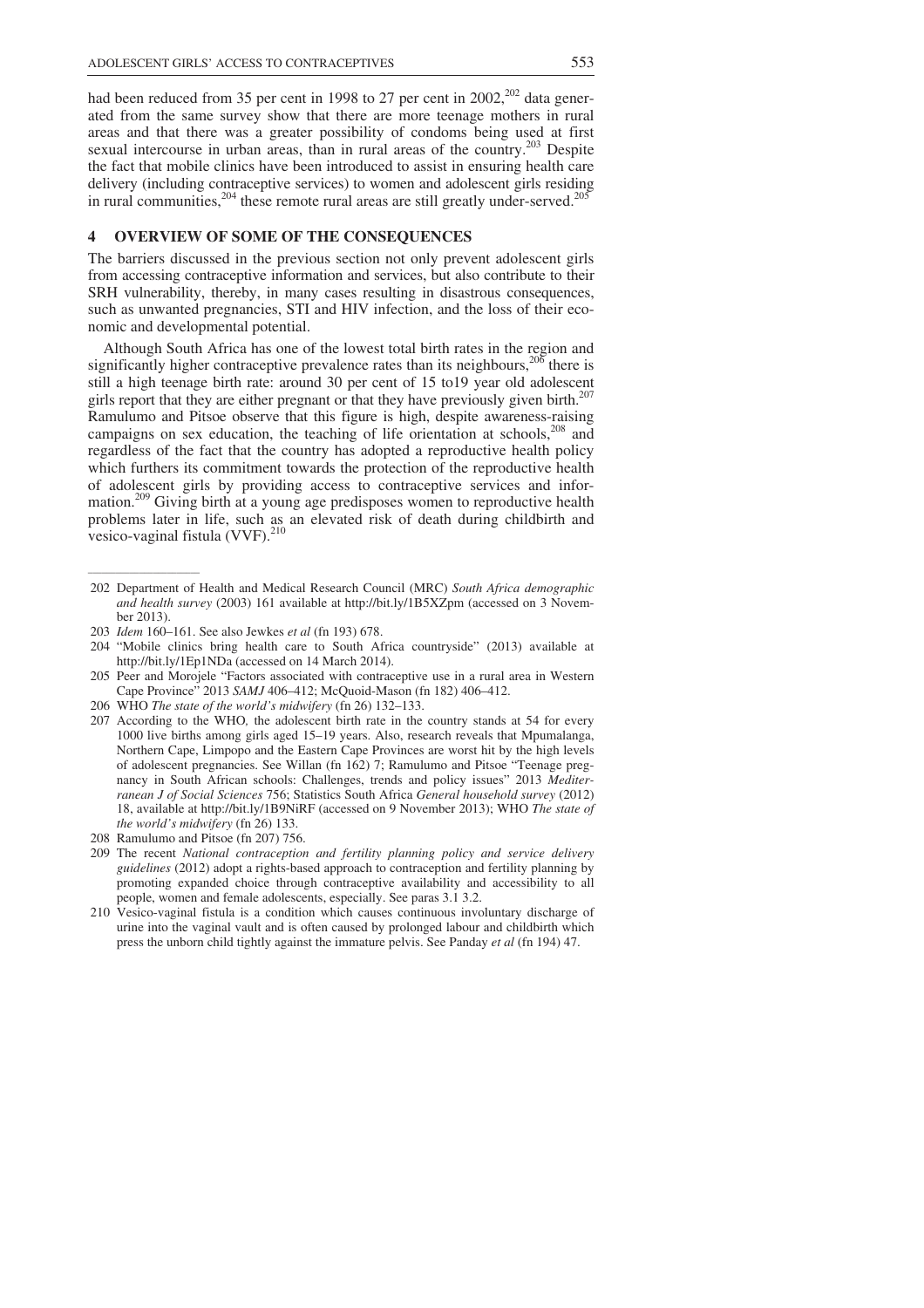Many adolescent girls who get pregnant because of their failure to use contraceptives have abortions.<sup>211</sup> Although abortion is legal in South Africa,<sup>212</sup> many adolescent girls undergo unsafe and illegal abortion procedures instead of approaching public hospitals due to the social stigma attached to the termination approaching public hospitals due to the social stigma attached to the termination<br>of pregnancy.<sup>213</sup> Noting the extent of the stigma attached to abortion in South Africa, Trueman states that the conscientious objection exception is used extensively by health care providers to prevent adolescent girls who get pregnant from accessing legal abortion services. According to her, it is not only health care providers who stigmatise adolescents, but also security guards, receptionists and even maintenance workers in health care facilities.<sup>214</sup> As a result, the number of terminations of pregnancies performed in the public sector decreases annually,<sup>215</sup> as adolescent girls who get pregnant resort to back-street abortionists and become susceptible to contracting STIs, HIV, or sustaining injury to their reproductive organs which may result in future infertility and the occurrence of maternal deaths.<sup>216</sup>

Despite the constitutional provisions on the right to education and equality, $217$ and the provisions of the South African Schools Act<sup>218</sup> which mandate compulsory school attendance by all children irrespective of sex,<sup>219</sup> evidence reveals that, in the majority of cases, adolescent mothers are unable to return to school. Echoing Chigona and Chetty's opinion that adolescents who get pregnant are those who were already impoverished before becoming pregnant, Willan explains that approximately only one-third of teenage mothers return to school

\_\_\_\_\_\_\_\_\_\_\_\_\_\_\_\_\_\_\_\_\_\_\_\_

- 212 This is despite the fact that South Africa is one of the few countries in Africa where the procurement of abortion upon a woman or adolescent girl's request is legal.
- 213 "Unsafe abortion in South Africa: A preventable pandemic" (2012) available at http://bit.ly/1B9QxZj (accessed on 9 November 2013); MacPhail *et al* "Contraception use and pregnancy among 15–24 year old South African women: A nationally representative cross-sectional survey" 2007 *BMC Medicine* available at http://bit.ly/1Ep26xU (accessed on 26 June 2013).
- 214 IPAS "Is the door to safe abortion services slowly closing in South Africa?" (2013) available at http://bit.ly/1G0IChJ (accessed on 12 November 2013).
- 215 Day *et al* (fn 27) 178–179.
- 216 Ratlabala *et al* (fn 30) 29. According to reports, maternal mortality rates in South Africa has an increased maternal mortality ratio of 300 deaths per 100 000 live births. Also, confidential enquiries into the causes of maternal deaths showed that of the 4 867 maternal deaths recorded between 2008 and 2010, 186 of them related to miscarriage in public health care facilities. It has been emphasised that 44 of the 186 maternal deaths involved complications from unsafe abortion. See Department of Health *Saving mothers 2008–2010: Fifth report on the confidential enquiries into maternal deaths in South Africa* (2012) 4 available at http://bit.ly/1Eildew (accessed on 11 November 2013); South Africa NGO Pulse "Unsafe abortion in South Africa: A preventable pandemic" (2012) http://bit.ly/1B9QxZj (11 November 2013); WHO *Trends in maternal mortality: 1990 to 2010* (2012) 1 22 available at http://bit.ly/1NjM10D (accessed on 7 November 2013); CIA *The world fact book* (2013) available at http://1.usa.gov/18yjCgH (accessed on 7 November 2013).
- 217 Ss 9(3) and 29(1) Constitution of the Republic of South Africa, 1996.
- 218 Schools Act 84 of 1996.
- 219 Willan suggests that the situation is such that seeks to ensure completion of schooling despite delay instead of an outright drop out from school. See Willan (fn 162) 34; Bhana *et al* "South African teachers' responses to teenage pregnancy and teenage mothers in schools" 2010 *Culture, Health & Sexuality: An International Journal for Research, Intervention and Care* 872.

 <sup>211</sup> Ratlabala *et al* (fn 30) 29.